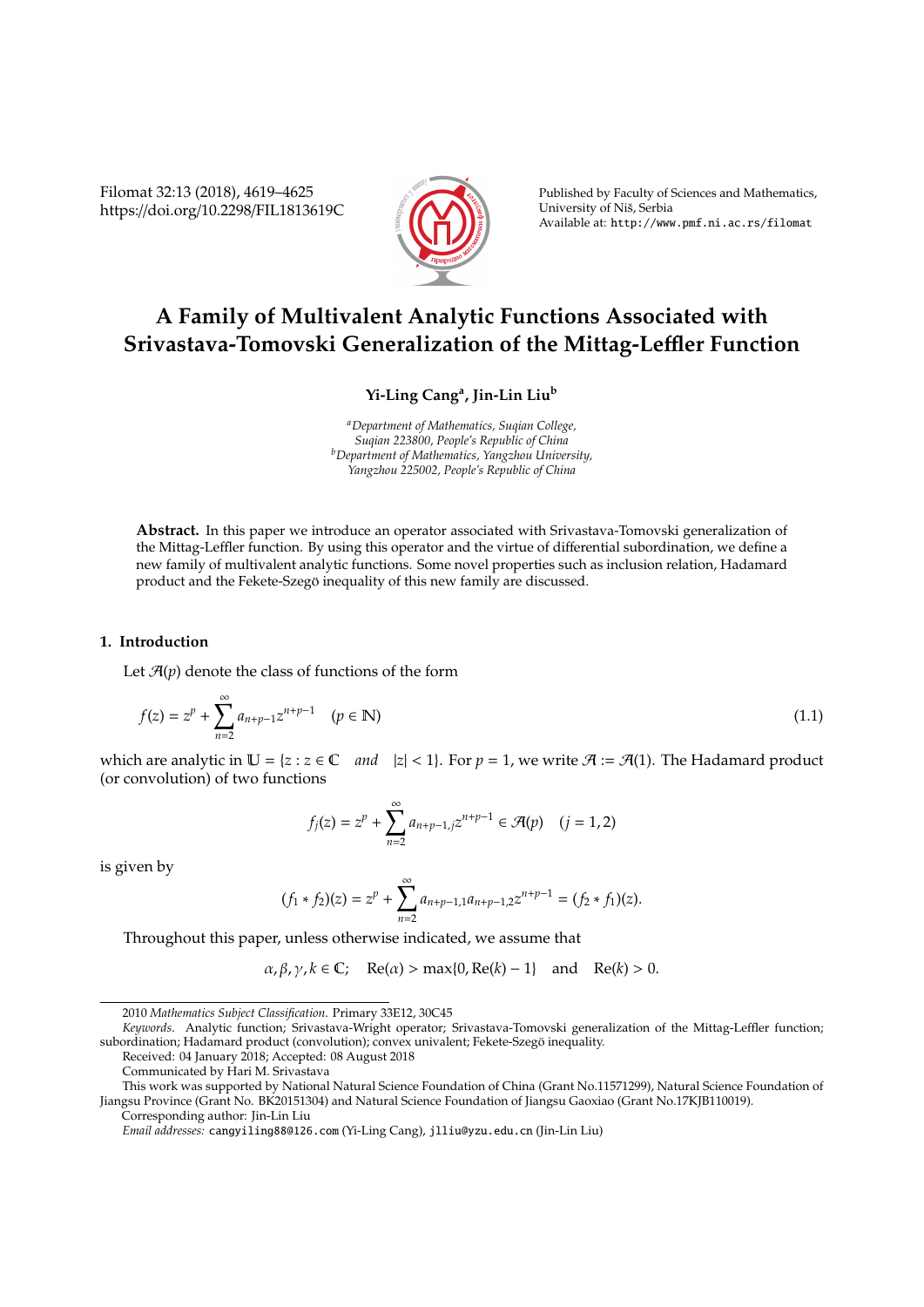Recently, Srivastava and Tomovski [18] defined a generalized Mittag-Leffler function *E* γ,*k* α,β(*z*) as follows:

$$
E_{\alpha,\beta}^{\gamma,k}(z) = \sum_{n=0}^{\infty} \frac{(\gamma)_{nk} z^n}{\Gamma(\alpha n + \beta)n!},
$$
\n(1.2)

where  $(x)_n$  is the Pochhammer symbol

$$
(x)_n = \frac{\Gamma(x+n)}{\Gamma(x)} = x(x+1)\cdots(x+n-1) \quad (n \in \mathbb{N}; \quad x \in \mathbb{C})
$$

and  $(x_0) = 1$ . They proved that the function  $E_{\alpha,\beta}^{\gamma,k}(z)$  defined by (1.2) is an entire function in the complex *z*-plane. The function *E*<sup>γ,*k*</sup>(*z*) is called Srivastava-Tomovski generalization of the Mittag-Leffler function.

For  $f \in \mathcal{A}(p)$ , we introduce the following new operator  $H^{\gamma, k}_{\alpha, \beta} : \mathcal{A}(p) \to \mathcal{A}(p)$  associated with the Srivastava-Tomovski generalization of the Mittag-Leffler function by

$$
H_{\alpha,\beta}^{\gamma,k}f(z) = \frac{\Gamma(\alpha+\beta)}{(\gamma)_k} z^{p-1} \left( E_{\alpha,\beta}^{\gamma,k}(z) - \frac{1}{\Gamma(\beta)} \right) * f(z)
$$
  
= 
$$
z^p + \sum_{n=2}^{\infty} \frac{\Gamma(\gamma+nk)\Gamma(\alpha+\beta)}{\Gamma(\gamma+k)\Gamma(\alpha n+\beta)n!} a_{n+p-1} z^{n+p-1}.
$$
 (1.3)

Note that  $H_{0,\beta}^{1,1} f(z) = f(z)$ . From (1.3) we easily have the following identity:

$$
z\left(H_{\alpha,\beta}^{\gamma,k}f(z)\right)' = \left(\frac{\gamma}{k} + 1\right)H_{\alpha,\beta}^{\gamma+1,k}f(z) - \left(\frac{\gamma}{k} + 1 - p\right)H_{\alpha,\beta}^{\gamma,k}f(z). \tag{1.4}
$$

It should be remarked in passing that the Fox-Wright hypergeometric function *<sup>q</sup>*Ψ*<sup>s</sup>* is much more general than many of the extensions of the Mittag-Leffler function. The study of the more complicated and general case of the Srivastava-Wright operator (see [18, 4]), defined by the Fox-Wright function *<sup>q</sup>*Ψ*<sup>s</sup>* , is a recent interesting topic in Geometric Function Theory. Many properties of the Srivastava-Wright operator can be found in a number of recent works [1, 2, 3, 10, 11, 12, 13, 14, 15, 16, 17, 18, 19, 20] and the references therein.

Suppose that *f* and *g* are analytic in U. We say that the function *f* is subordinate to *g* and write  $f \prec g$  or *f*(*z*) < *g*(*z*) (*z* ∈ **U**), if there exists a Schwarz function *w*, analytic in **U** with *w*(0) = 0 and  $|w(z)|$  < 1 (*z* ∈ **U**), such that  $f(z) = g(w(z))$  ( $z \in \mathbb{U}$ ). If q is univalent in  $\mathbb{U}$ , then the following equivalence relationship holds true:

$$
f(z) < g(z)
$$
  $(z \in \mathbb{U}) \Leftrightarrow f(0) = g(0)$  and  $f(\mathbb{U}) \subset g(\mathbb{U})$ .

Let P be the class of functions  $\varphi$  with  $\varphi(0) = 1$ , which are analytic and convex univalent in U. A function *f*  $\in$  *A* is said to be in the class  $S^*(\rho)$  if Re $\left(\frac{zf'(z)}{f(z)}\right)$  $f'^{(z)}_{f(z)}) > \rho$  ( $z \in \mathbb{U}$ ) for some  $\rho$  ( $\rho < 1$ ). When  $0 \le \rho < 1$ ,  $\mathcal{S}^*(\rho)$ is the class of starlike functions of order  $\rho$  in  $\mathbb U$ . A function  $f \in \mathcal A$  is said to be prestarlike of order  $\rho$  in  $\mathbb U$ if  $\frac{z}{(1-z)^{2(1-\rho)}}$  \* *f*(*z*) ∈ *S*<sup>∗</sup>(*ρ*) (*ρ* < 1). We denote this class by *R*(*ρ*) (see [9]). Clearly, a function *f* ∈ *A* is in the class R(0) if and only if *f* is convex univalent in **U** and  $\mathcal{R}\left(\frac{1}{2}\right) = \mathcal{S}^*\left(\frac{1}{2}\right)$ .

**Definition.** A function  $f \in \mathcal{A}(p)$  is said to be in the class  $\Omega_{\alpha,\beta}^{\gamma,k}(\lambda;\varphi)$  if it satisfies first-order differential subordination:

$$
(1 - \lambda)z^{-p}H_{\alpha,\beta}^{\gamma,k}f(z) + \frac{\lambda}{p}z^{-p+1}\left(H_{\alpha,\beta}^{\gamma,k}f(z)\right)' < \varphi(z),\tag{1.5}
$$

where  $\lambda \in \mathbb{C}$  and  $\varphi \in \mathcal{P}$ .

**Lemma 1** ([7]). Let q be analytic in  $\mathbb U$  and h be analytic and convex univalent in  $\mathbb U$  with  $h(0) = g(0)$ . If

$$
g(z) + \frac{1}{\mu} z g'(z) < h(z),
$$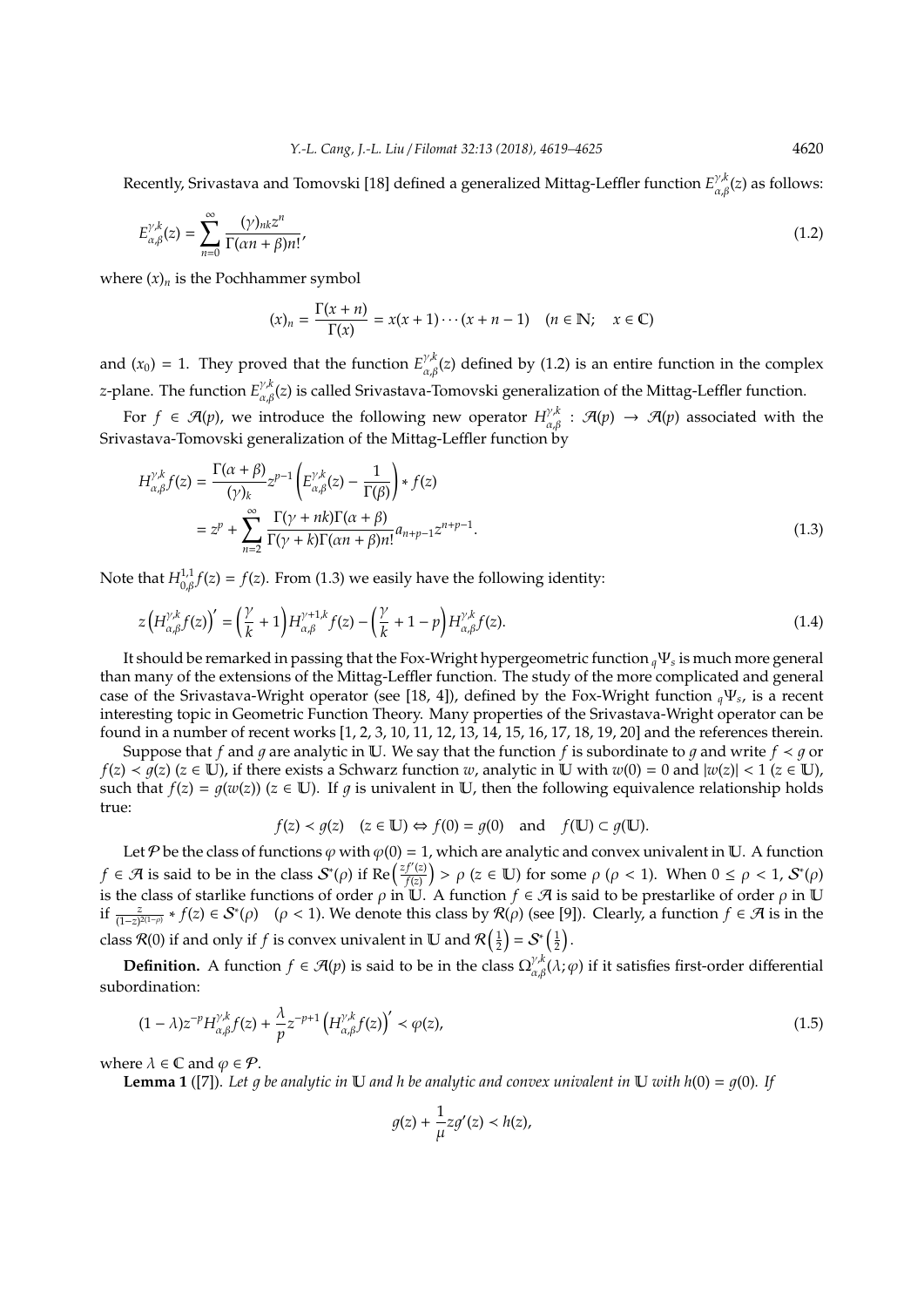*where*  $\text{Re}\mu \geq 0$  *and*  $\mu \neq 0$ *, then* 

$$
g(z) \prec \widetilde{h}(z) = \mu z^{-\mu} \int_0^z t^{\mu-1} h(t) dt \prec h(z)
$$
\n(1.6)

and  $\widetilde{h}$  is the best dominant of (1.6).

**Lemma 2** ([9]). Let  $\rho < 1$ ,  $f \in S^*(\rho)$  and  $g \in R(\rho)$ . Then, for any analytic function F in  $\mathbb U$ ,

$$
\frac{g*(fF)}{g*f}(\mathbb{U}) \subset \overline{co}(F(\mathbb{U})),
$$

*where*  $\overline{co}(F(\mathbb{U}))$  *denotes the closed convex hull of*  $F(\mathbb{U})$ *.* 

**Lemma 3** ([6]). If  $g(z) = 1 + c_1z + c_2z^2 + \cdots$  *is an analytic function with positive real part in* U *and*  $\mu$  *is a*  $complex number, then$   $|c_2 - \mu c_1^2| \leq 2 \max\{1; |2\mu - 1|\}.$ 

#### **2. Properties of the class**  $\Omega^{y,k}_{\lambda,\theta}$  $\int_{\alpha,\beta}^{\gamma,\kappa}(\lambda;\varphi)$

**Theorem 1.** Let  $0 \leq \lambda_1 < \lambda_2$ . Then  $\Omega_{\alpha,\beta}^{\gamma,k}(\lambda_2;\varphi) \subset \Omega_{\alpha,\beta}^{\gamma,k}(\lambda_1;\varphi)$ . *Proof.* Let

$$
g(z) = z^{-p} H_{\alpha,\beta}^{\gamma,k} f(z)
$$
\n(2.1)

for  $f \in \Omega_{\alpha,\beta}^{\gamma,k}(\lambda_2;\varphi)$ . Then the function  $g$  is analytic in  $\mathbb U$  and  $g(0) = 1$ . Differentiating both sides of (2.1), we have

$$
(1 - \lambda_2)z^{-p}H_{\alpha,\beta}^{\gamma,k}f(z) + \frac{\lambda_2}{p}z^{-p+1}\left(H_{\alpha,\beta}^{\gamma,k}f(z)\right)'
$$
  
=  $g(z) + \frac{\lambda_2}{p}zg'(z) < \varphi(z).$  (2.2)

Hence, by an application of Lemma 1, we have  $g(z) < \varphi(z)$  ( $z \in \mathbb{U}$ ). Now, by noting that  $0 \leq \frac{\lambda_1}{\lambda_2}$  $\frac{\lambda_1}{\lambda_2} \leq 1$  and that  $\varphi$  is convex univalent in  $\mathbb U$ , it follows that

$$
\begin{split} &(1-\lambda_1)z^{-p}H^{\gamma,k}_{\alpha,\beta}f(z)+\frac{\lambda_1}{p}z^{-p+1}\left(H^{\gamma,k}_{\alpha,\beta}f(z)\right)'\\ &=\frac{\lambda_1}{\lambda_2}\left((1-\lambda_2)z^{-p}H^{\gamma,k}_{\alpha,\beta}f(z)+\frac{\lambda_2}{p}z^{-p+1}\left(H^{\gamma,k}_{\alpha,\beta}f(z)\right)'\right)+\left(1-\frac{\lambda_1}{\lambda_2}\right)g(z)\\ &\prec\varphi(z)\quad(z\in\mathbb{U}). \end{split}
$$

Thus  $f \in \Omega_{\alpha,\beta}^{\gamma,k}(\lambda_1;\varphi)$  and the proof of Theorem 1 is completed.

**Theorem 2.** Let  $0 < \gamma_1 < \gamma_2$  and  $k = 1$ . Then  $\Omega_{\alpha,\beta}^{\gamma_2,1}(\lambda;\varphi) \subset \Omega_{\alpha,\beta}^{\gamma_1,1}(\lambda;\varphi)$ . *Proof.* Put

$$
g(z) = z + \sum_{n=2}^{\infty} \frac{(\gamma_1)_{n-1}}{(\gamma_2)_{n-1}} z^n \quad (z \in \mathbb{U}).
$$
\n(2.3)

Then  $q \in \mathcal{A}$  and

$$
\frac{z}{(1-z)^{\gamma_2}} * g(z) = \frac{z}{(1-z)^{\gamma_1}}.
$$
\n(2.4)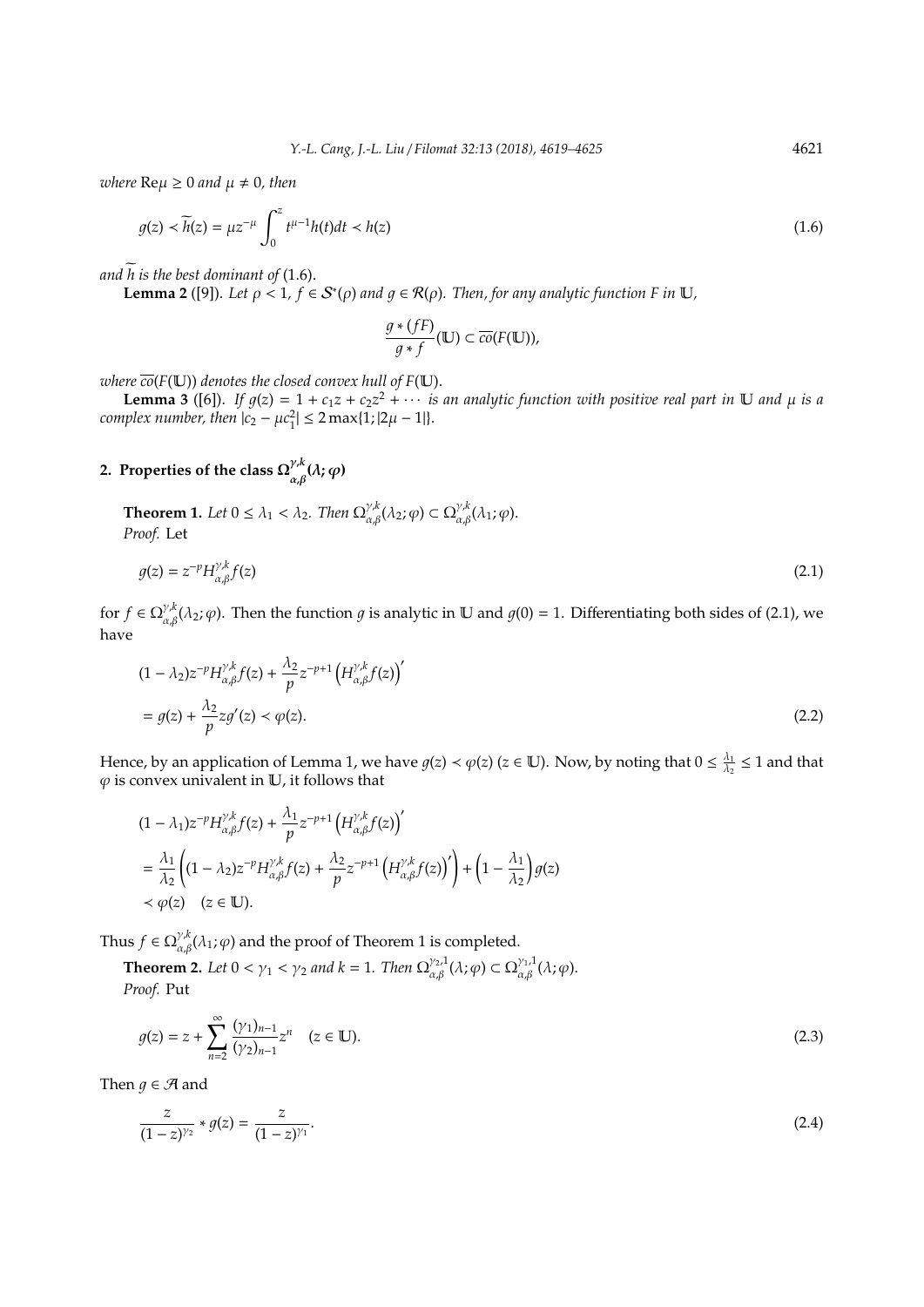We can see from (2.4) that

$$
\frac{z}{(1-z)^{\gamma_2}} * g(z) \in \mathcal{S}^*\left(1-\frac{\gamma_1}{2}\right) \subset \mathcal{S}^*\left(1-\frac{\gamma_2}{2}\right)
$$

for  $0 < \gamma_1 < \gamma_2$ , which implies that  $g \in \mathcal{R} \left(1 - \frac{\gamma_2}{2}\right)$  $\frac{\nu_2}{2}$ ).

Let  $f \in \Omega_{\alpha,\beta}^{\gamma_2,1}(\lambda;\varphi)$ . Then we have

$$
(1 - \lambda)z^{-p}H_{\alpha,\beta}^{\gamma_1,1}f(z) + \frac{\lambda}{p}z^{-p+1}\left(H_{\alpha,\beta}^{\gamma_1,1}f(z)\right)'
$$
  
= 
$$
\frac{g(z)}{z} * \psi(z) = \frac{g(z) * (z\psi(z))}{g(z) * z},
$$
 (2.5)

where

$$
\psi(z) = (1 - \lambda)z^{-p}H_{\alpha,\beta}^{\gamma_2,1}f(z) + \frac{\lambda}{p}z^{-p+1}\left(H_{\alpha,\beta}^{\gamma_2,1}f(z)\right)' < \varphi(z).
$$
\n(2.6)

Since the function *z* belongs to  $S^*\left(1-\frac{\gamma_2}{2}\right)$  $\frac{\sqrt{2}}{2}$  and  $\varphi$  is convex univalent in  $\mathbb{U}$ , it follows from (2.5), (2.6) and Lemma 2 that

$$
(1-\lambda)z^{-p}H_{\alpha,\beta}^{\gamma_1,1}f(z)+\frac{\lambda}{p}z^{-p+1}\left(H_{\alpha,\beta}^{\gamma_1,1}f(z)\right)'<\varphi(z).
$$

Thus  $f \in \Omega_{\alpha,\beta}^{\gamma_1,1}(\lambda;\varphi)$ . The proof of Theorem 2 is completed.

**Theorem 3.** Let Re  $\left(\frac{g(z)}{z}\right)$  $\left(\frac{\overline{z}}{z}\right)$   $>$   $\frac{1}{2}$  (z  $\in$  **U**), where the function  $g$  is given by

$$
g(z) = z + \sum_{n=2}^{\infty} \frac{(\gamma_2)_k (\gamma_1)_{nk}}{(\gamma_1)_k (\gamma_2)_{nk}} z^n \quad (z \in \mathbb{U}).
$$

*Then*  $\Omega_{\alpha,\beta}^{\gamma_2,k}(\lambda;\varphi) \subset \Omega_{\alpha,\beta}^{\gamma_1,k}(\lambda;\varphi)$ .

*Proof.* For  $f \in \mathcal{A}(p)$ , it is easy to verify that

$$
z^{-p}H_{\alpha,\beta}^{\gamma_1,k}f(z) = \left(\frac{g(z)}{z}\right) * \left(z^{-p}H_{\alpha,\beta}^{\gamma_2,k}f(z)\right)
$$
\n(2.7)

and

$$
z^{-p+1}\left(H_{\alpha,\beta}^{\gamma_1,k}f(z)\right)' = \left(\frac{g(z)}{z}\right) * \left(z^{-p+1}\left(H_{\alpha,\beta}^{\gamma_2,k}f(z)\right)'\right).
$$
\n(2.8)

Let  $f \in \Omega_{\alpha,\beta}^{\gamma_2, k}(\lambda;\varphi)$ . Then from (2.7) and (2.8) we deduce that

$$
(1 - \lambda)z^{-p}H_{\alpha,\beta}^{\gamma_1,k}f(z) + \frac{\lambda}{p}z^{-p+1}\left(H_{\alpha,\beta}^{\gamma_1,k}f(z)\right)'
$$
  
= 
$$
\frac{g(z)}{z} * \psi(z) = \frac{g(z) * (z\psi(z))}{g(z) * z},
$$

where

$$
\psi(z)=(1-\lambda)z^{-p}H_{\alpha,\beta}^{\gamma_2,k}f(z)+\frac{\lambda}{p}z^{-p+1}\left(H_{\alpha,\beta}^{\gamma_2,k}f(z)\right)^\prime<\varphi(z).
$$

In view of the assumptions of Theorem 3, the function  $\frac{g(z)}{z}$  has the following Herglotz representation:

$$
\frac{g(z)}{z} = \int_{|x|=1} \frac{d\mu(x)}{1 - xz} \quad (z \in \mathbb{U}),\tag{2.9}
$$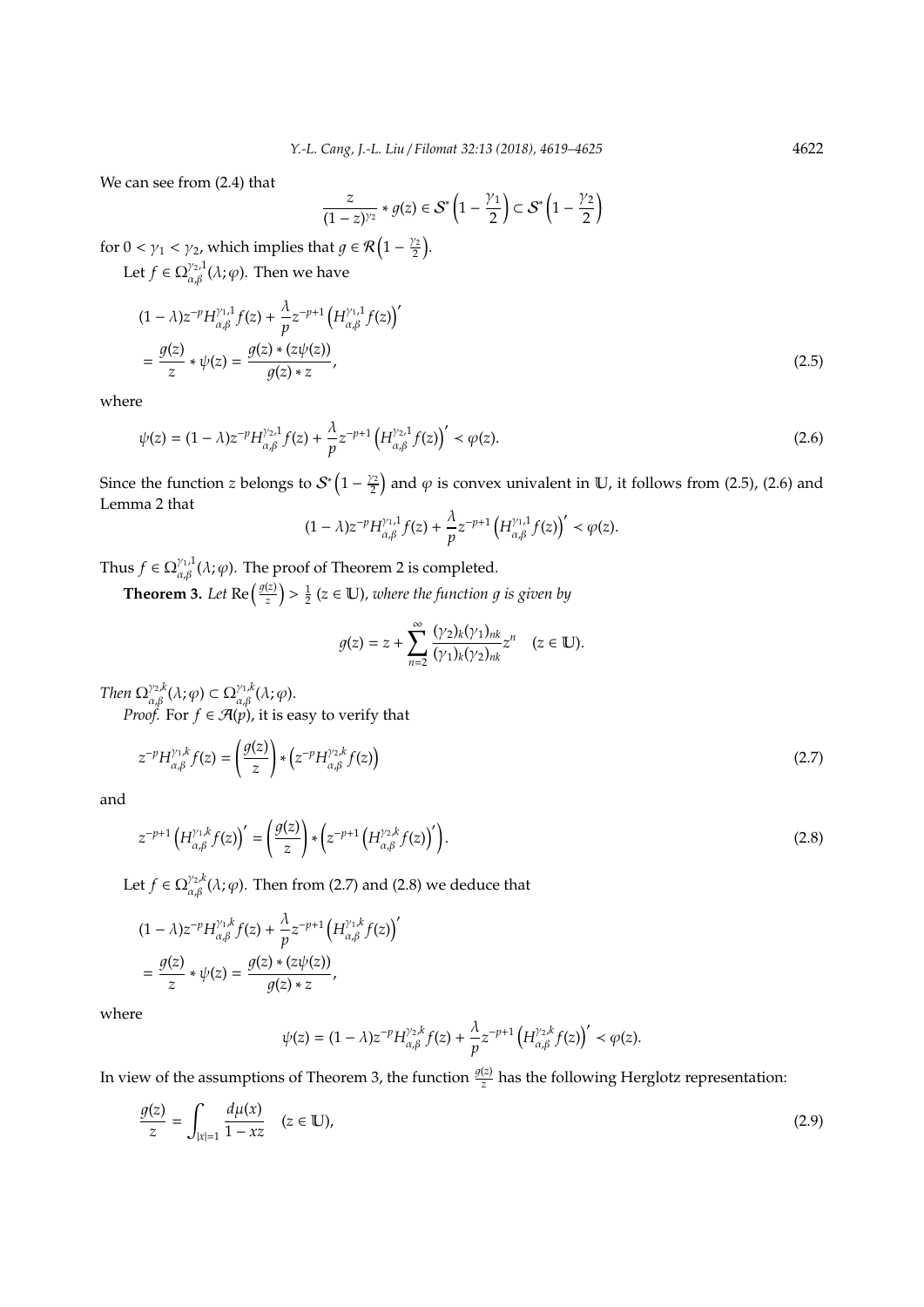where  $\mu(x)$  is a probability measure defined on the unit circle  $|x| = 1$  and  $\int_{|x|=1} d\mu(x) = 1$ . Since  $\varphi$  is convex univalent in U, it follows from (2.7) to (2.9) that

$$
(1 - \lambda)z^{-p}H_{\alpha,\beta}^{\gamma_1,k}f(z) + \frac{\lambda}{p}z^{-p+1}\left(H_{\alpha,\beta}^{\gamma_1,k}f(z)\right)'
$$
  
= 
$$
\int_{|x|=1}\psi(xz)d\mu(x) < \varphi(z).
$$

This shows that  $f \in \Omega_{\alpha,\beta}^{\gamma_1,k}(\lambda;\varphi)$ . The proof of Theorem 3 is completed.

**Theorem 4.** Let  $-1 \leq B < A \leq 1$ ,  $\lambda > 0$  and  $\delta \geq 1$ . If  $f \in \Omega_{\alpha,\beta}^{\gamma,k}(\lambda;\frac{1+Az}{1+Bz})$ , then

$$
\operatorname{Re}\left\{\left(\frac{H_{\alpha,\beta}^{\gamma,k}f(z)}{z^p}\right)^{1/\delta}\right\} > \left(\frac{p}{\lambda}\int_0^1 u^{\frac{p}{\lambda}-1}\left(\frac{1-Au}{1-Bu}\right)du\right)^{1/\delta}.
$$
\n(2.10)

*The result is sharp.*

*Proof.* Let

$$
g(z)=\frac{H^{\gamma,k}_{\alpha,\beta}f(z)}{z^p}
$$

for  $f \in \Omega_{\alpha,\beta}^{\gamma,k}(\lambda;\frac{1+Az}{1+Bz})$ . Then the function  $g(z) = 1 + b_1z + b_2z^2 + \cdots$  is analytic in U. By a simple calculation we have from (1.5) that

$$
g(z) + \frac{\lambda}{p}zg'(z) < \frac{1 + Az}{1 + Bz}.
$$

Now an application of Lemma 1 leads to

$$
g(z) < \frac{p}{\lambda} z^{-\frac{p}{\lambda}} \int_0^z t^{\frac{p}{\lambda} - 1} \left( \frac{1 + At}{1 + Bt} \right) dt
$$

or

$$
\frac{H_{\alpha,\beta}^{\gamma,k}f(z)}{z^p} = \frac{p}{\lambda} \int_0^1 u^{\frac{p}{\lambda}-1} \left( \frac{1 + Auw(z)}{1 + Buw(z)} \right) du,\tag{2.11}
$$

where  $w(z)$  is analytic in  $U$  with  $w(0) = 0$  and  $|w(z)| < 1$  ( $z \in U$ ).

In view of  $-1 \leq B < A \leq 1$  and  $\lambda > 0$ , it follows from (2.11) that

$$
\operatorname{Re}\left(\frac{H_{\alpha,\beta}^{\gamma,k}f(z)}{z^p}\right) > \frac{p}{\lambda} \int_0^1 u^{\frac{p}{\lambda}-1} \left(\frac{1-Au}{1-Bu}\right) du > 0 \quad (z \in \mathbb{U}).\tag{2.12}
$$

Therefore, with the aid of the elementary inequality  $\text{Re}(w^{1/\delta}) \geq (\text{Re}w)^{1/\delta}$  for  $\text{Re}w > 0$  and  $\delta \geq 1$ , the inequality (2.10) follows directly from (2.12).

To show the sharpness of (2.10), we take  $f \in \mathcal{F}(\mathfrak{p})$  defined by

$$
\frac{H_{\alpha,\beta}^{\gamma,k}f(z)}{z^p} = \frac{p}{\lambda} \int_0^1 u^{\frac{p}{\lambda}-1} \left(\frac{1+Auz}{1+Buz}\right) du.
$$

For this function, we find that

$$
(1 - \lambda)z^{-p}H_{\alpha,\beta}^{\gamma,k}f(z) + \frac{\lambda}{p}z^{-p+1}\left(H_{\alpha,\beta}^{\gamma,k}f(z)\right)' = \frac{1 + Az}{1 + Bz}
$$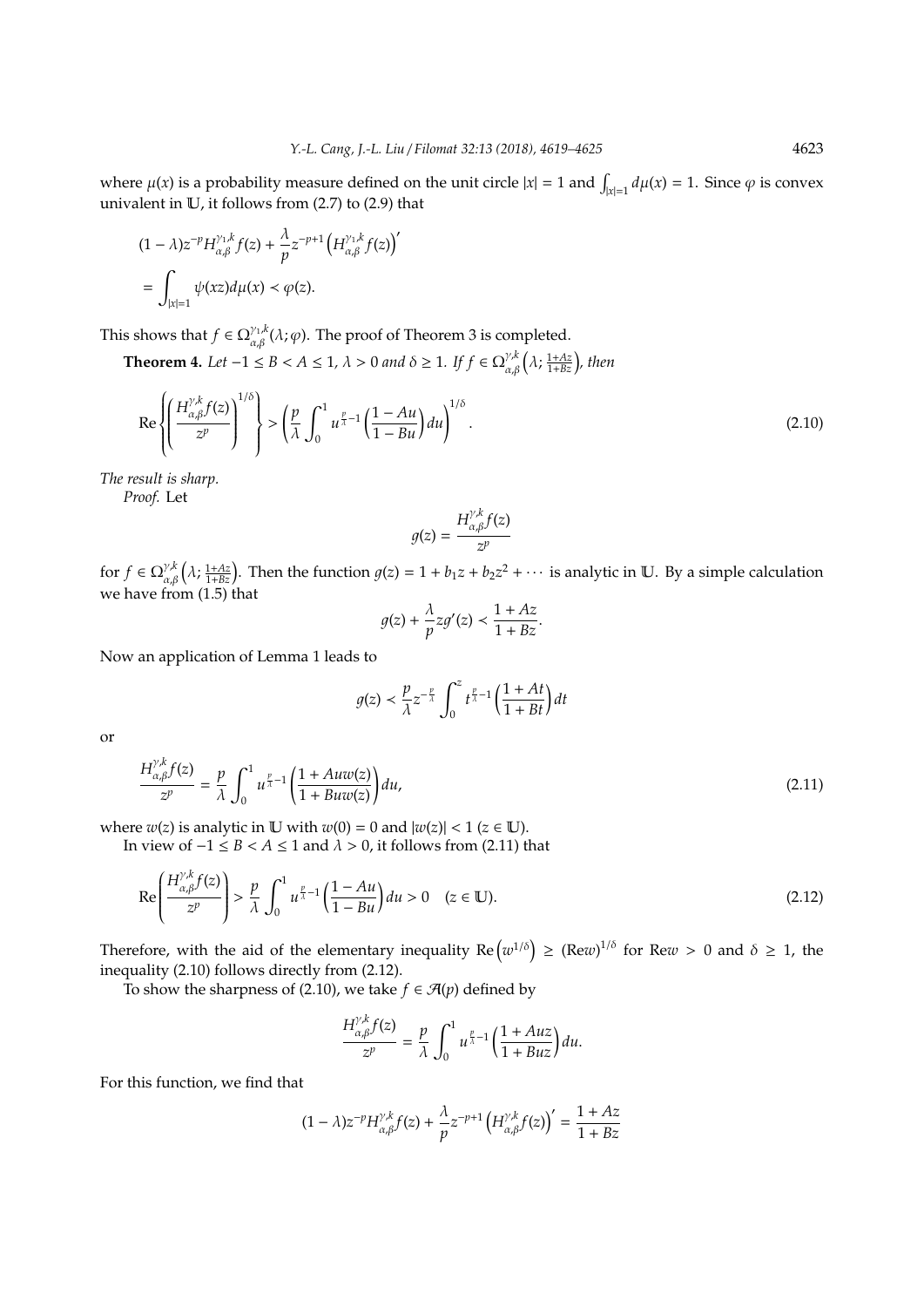and

$$
\frac{H_{\alpha,\beta}^{\gamma,k}f(z)}{z^p} \to \frac{p}{\lambda} \int_0^1 u^{\frac{p}{\lambda}-1} \left(\frac{1-Au}{1-Bu}\right) du
$$

as *z* → −1. The proof of Theorem 4 is completed.

**Theorem 5.** Let  $\alpha, \beta, \gamma$ , k and  $\lambda$  be positive real numbers. Let  $\varphi(z) = 1 + B_1 z + B_2 z^2 + \cdots \in \mathcal{P}$  with  $B_1 \neq 0$ . If f given by (1.1) belongs to the class  $\Omega_{\alpha,\beta}^{\gamma,k}(\lambda;\varphi)$ , then

$$
\left| a_{p+2} - \mu a_{p+1}^2 \right|
$$
  
\n
$$
\leq \frac{6p\Gamma(\gamma + k)\Gamma(3\alpha + \beta)}{(p+2\lambda)\Gamma(\gamma + 3k)\Gamma(\alpha + \beta)} \max \left\{ |B_1|, \left| B_2 - \frac{2\mu pB_1^2(p+2\lambda)\Gamma(\gamma + k)\Gamma(\gamma + 3k)(\Gamma(2\alpha + \beta))^2}{3(p+\lambda)^2\Gamma(\alpha + \beta)\Gamma(3\alpha + \beta)(\Gamma(\gamma + 2k))^2} \right| \right\}
$$
(2.13)

*for*  $\mu \in \mathbb{C}$ *.* 

*Proof.* If  $f \in \Omega_{\alpha,\beta}^{\gamma,k}(\lambda;\varphi)$ , then there is a Schwarz function  $w$ , analytic in  $\mathbb U$  with  $w(0) = 0$  and  $|w(z)| < 1$  in U such that

$$
(1 - \lambda)z^{-p}H_{\alpha,\beta}^{\gamma,k}f(z) + \frac{\lambda}{p}z^{-p+1}\left(H_{\alpha,\beta}^{\gamma,k}f(z)\right)' = \varphi(w(z)).\tag{2.14}
$$

Define the function  $q$  by

$$
g(z) = \frac{1 + w(z)}{1 - w(z)} = 1 + c_1 z + c_2 z^2 + \dotsb
$$
\n(2.15)

Since *w* is a Schwarz function, we see that  $Re(g(z)) > 0$  and  $g(0) = 1$ . Therefore,

$$
\varphi(w(z)) = \varphi\left(\frac{g(z) - 1}{g(z) + 1}\right)
$$
  
=  $1 + \frac{B_1 c_1}{2} z + \left[\frac{B_1}{2} \left(c_2 - \frac{c_1^2}{2}\right) + \frac{B_2 c_1^2}{4}\right] z^2 + \cdots$  (2.16)

By substituting (2.16) in (2.14), we have

$$
(1 - \lambda)z^{-p}H_{\alpha,\beta}^{\gamma,k}f(z) + \frac{\lambda}{p}z^{-p+1}\left(H_{\alpha,\beta}^{\gamma,k}f(z)\right)' = 1 + \frac{B_1c_1}{2}z + \left[\frac{B_1}{2}\left(c_2 - \frac{c_1^2}{2}\right) + \frac{B_2c_1^2}{4}\right]z^2 + \cdots
$$

From this equation, we get

$$
a_{p+1} = \frac{pB_1c_1\Gamma(\gamma + k)\Gamma(2\alpha + \beta)}{(p + \lambda)\Gamma(\gamma + 2k)\Gamma(\alpha + \beta)}
$$

and

$$
a_{p+2} = \frac{3p\Gamma(\gamma + k)\Gamma(3\alpha + \beta)}{(p+2\lambda)\Gamma(\gamma + 3k)\Gamma(\alpha + \beta)} \left(B_1c_2 - \frac{B_1c_1^2}{2} + \frac{B_2c_1^2}{2}\right).
$$

Therefore

$$
a_{p+2} - \mu a_{p+1}^2 = \frac{3p \cdot B_1 \Gamma(\gamma + k) \Gamma(3\alpha + \beta)}{(p + 2\lambda) \Gamma(\gamma + 3k) \Gamma(\alpha + \beta)} \left(c_2 - \zeta c_1^2\right),\tag{2.17}
$$

where

$$
\zeta = \frac{1}{2} \left( 1 - \frac{B_2}{B_1} \right) + \frac{\mu p B_1 (p + 2\lambda) \Gamma(\gamma + k) \Gamma(\gamma + 3k) (\Gamma(2\alpha + \beta))^2}{3(p + \lambda)^2 \Gamma(\alpha + \beta) \Gamma(3\alpha + \beta) (\Gamma(\gamma + 2k))^2}.
$$
\n(2.18)

Our result now follows by an application of Lemma 3. This completes the proof of Theorem 5.